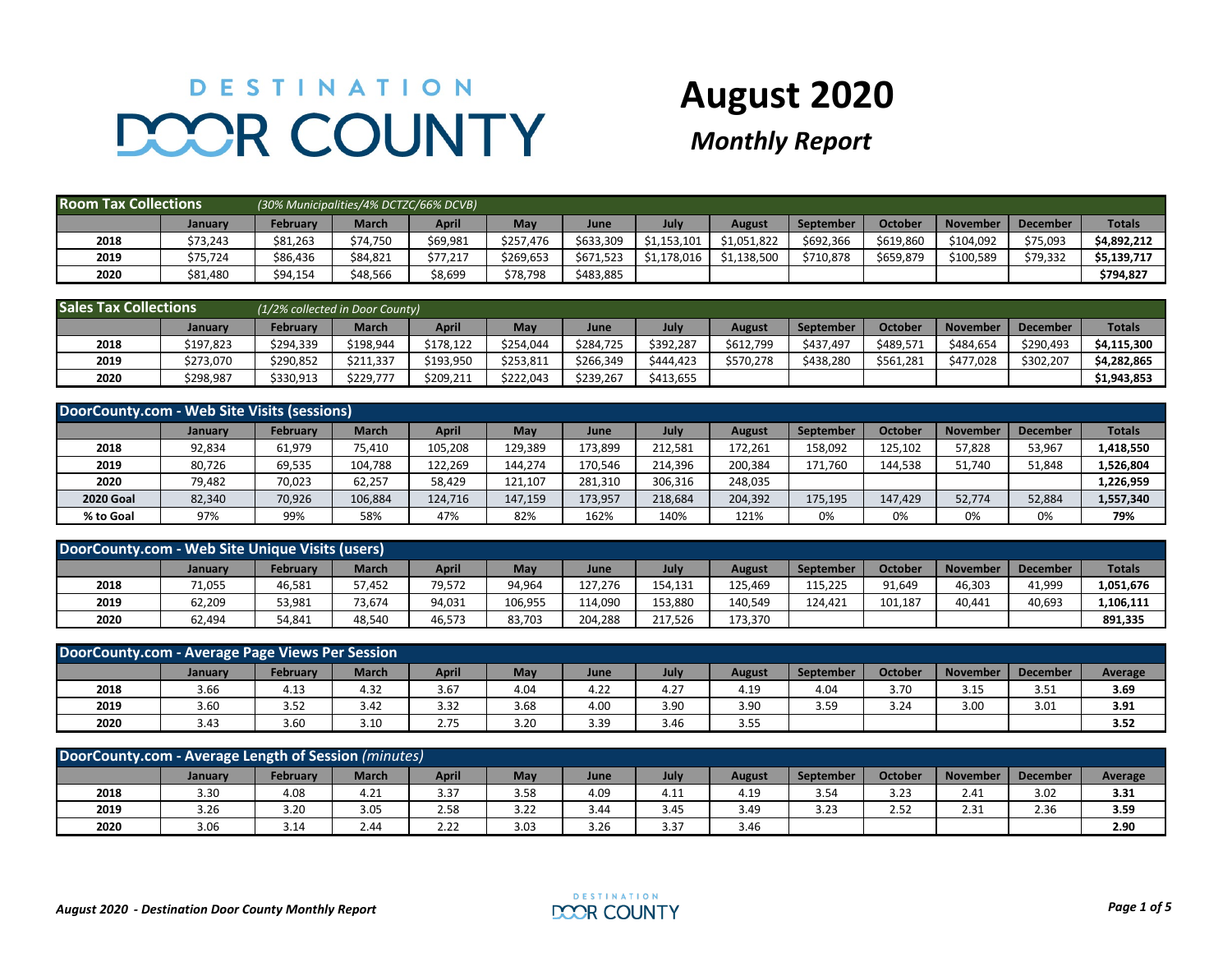| DoorCounty.com - Mobile Web Site Useage                                                                                                                             |        |        |        |        |        |         |         |         |        |        |        |        |         |
|---------------------------------------------------------------------------------------------------------------------------------------------------------------------|--------|--------|--------|--------|--------|---------|---------|---------|--------|--------|--------|--------|---------|
| <b>Totals</b><br><b>April</b><br>July<br><b>October</b><br>May<br>March<br>Februarv<br><b>November</b><br><b>December</b><br>September<br>August<br>January<br>June |        |        |        |        |        |         |         |         |        |        |        |        |         |
| 2018                                                                                                                                                                | 42,449 | 26,734 | 29,564 | 50,331 | 57,122 | 75,947  | 135,381 | 75,179  | 72,968 | 77,992 | 26,668 | 32,257 | 702,592 |
| 2019                                                                                                                                                                | 47.730 | 31,171 | 47,176 | 53,591 | 58,380 | 73,540  | 94,491  | 91,675  | 82,254 | 65,438 | 30,812 | 23,456 | 699,714 |
| 2020                                                                                                                                                                | 36,049 | 33.826 | 28,198 | 33,689 | 53,741 | 138,902 | 145.267 | 111,515 |        |        |        |        | 581,187 |

| DoorCounty.com - Top Ten Most Requested Pages for the Month | August 2020                        |                                       |
|-------------------------------------------------------------|------------------------------------|---------------------------------------|
| 1) /homepage                                                | 5) /experience/events              | 9) /stay/log-cabin-log-house          |
| 2) / experience                                             | 6) /stay/find-lodging              | 10)/experience/cave-point-county-park |
| 3) /travel-updates                                          | 7) / experience/scenic-attractions |                                       |
| $4)$ /stay                                                  | 8) /discover/washington-island     |                                       |

| DoorCounty.com - Top Ten Sources for the Month | August 2020        |                    |
|------------------------------------------------|--------------------|--------------------|
| 1) Google/organic                              | 5) yahoo           | 9) Facebook        |
| 2) Direct Traffic                              | 6) m.facebook.com  | 10) I.facebook.com |
| 3) Destination Door County                     | 7) duckduckgo      |                    |
| 4) Bing                                        | 8) travelwisconsin |                    |

| <b>Social Media: Facebook</b> |                |                 |              |              |            |           |           |               |                  |           |                 |                 |                    |
|-------------------------------|----------------|-----------------|--------------|--------------|------------|-----------|-----------|---------------|------------------|-----------|-----------------|-----------------|--------------------|
| <b>Impressions</b>            | January        | <b>February</b> | <b>March</b> | April        | May        | June      | July      | <b>August</b> | <b>September</b> | October   | <b>November</b> | <b>December</b> | <b>Totals</b>      |
| 2018                          | 3,072,518      | 1,743,557       | 1,360,982    | 3,018,045    | 2,080,138  | 1,732,189 | 2,529,601 | 1,998,469     | 2,725,934        | 1,645,529 | 1,500,366       | 1,375,044       | 24,782,372         |
| 2019                          | 1,718,452      | 1,728,409       | 2,258,613    | 2,966,996    | 1,745,963  | 1,772,403 | 1,482,104 | 1,589,049     | 2,319,589        | 1,645,947 | 471,513         | 729,547         | 20,428,585         |
| 2020                          | 1,133,521      | 1,184,316       | 887,660      | 680,311      | 959,275    | 1,886,257 | 2,785,831 | 1,970,320     |                  |           |                 |                 | 11,487,491         |
| <b>Post Views</b>             | January        | <b>February</b> | <b>March</b> | <b>April</b> | May        | June      | July      | <b>August</b> | September        | October   | <b>November</b> | <b>December</b> | <b>Totals</b>      |
| 2018                          | 1,837,851      | 957,819         | 716,837      | 2,280,877    | 1,633,103  | 1,104,744 | 1,832,373 | 1,385,978     | 2,114,037        | 1,304,627 | 1,088,613       | 767,300         | 17,024,159         |
| 2019                          | 1,094,742      | 1,079,000       | 1,453,043    | 2,139,689    | 1,201,734  | 1,251,592 | 905,612   | 1,081,231     | 1,651,326        | 898,337   | 383,064         | 628,266         | 13,767,636         |
| 2020                          | 839,967        | 967,663         | 673,116      | 542,934      | 706,071    | 1,414,059 | 3,124,318 | 1,461,915     |                  |           |                 |                 | 9,730,043          |
| <b>Page Views</b>             | January        | February        | <b>March</b> | <b>April</b> | May        | June      | July      | <b>August</b> | September        | October   | <b>November</b> | <b>December</b> | <b>Totals</b>      |
| 2018                          | 546,738        | 532,621         | 619,271      | 449.081      | 326,313    | 491,332   | 503.626   | 659,181       | 479.544          | 323,546   | 465,560         | 494,103         | 5,890,916          |
| 2019                          | 731,095        | 647,166         | 859,283      | 550.666      | 586,646    | 586,088   | 478,696   | 563,738       | 703,855          | 463,094   | 375,486         | 625,800         | 7,171,613          |
| 2020                          | 656,428        | 510,707         | 561,444      | 530,069      | 718,416    | 618,593   | 484,377   | 633,034       |                  |           |                 |                 | 4,713,068          |
| <b>Engagement</b>             | January        | <b>February</b> | <b>March</b> | April        | <b>May</b> | June      | July      | <b>August</b> | September        | October   | <b>November</b> | <b>December</b> | <b>Totals</b>      |
| 2018                          | 65,342         | 38,704          | 52,436       | 56,031       | 42,198     | 51,562    | 41,116    | 63,362        | 54,532           | 49,327    | 44,890          | 50,580          | 610,080            |
| 2019                          | 49,759         | 51,818          | 65,323       | 55,448       | 48,318     | 56,304    | 43,791    | 51,651        | 73.617           | 57,359    | 27,911          | 42,223          | 623,522            |
| 2020                          | 46.097         | 52,095          | 41,870       | 39,105       | 53,358     | 95,807    | 77,728    | 58,771        |                  |           |                 |                 | 464,831            |
| <b>2020 Goal</b>              | 50,754         | 52,854          | 66,629       | 56,557       | 49,284     | 57,430    | 44,669    | 52,684        | 75,089           | 58,506    | 28,469          | 43,067          | 635,992            |
| % to Goal                     | 91%            | 99%             | 63%          | 69%          | 108%       | 167%      | 174%      | 112%          | 0%               | 0%        | 0%              | 0%              | 73%                |
| <b>Likes</b>                  | <b>January</b> | <b>February</b> | <b>March</b> | <b>April</b> | May        | June      | July      | <b>August</b> | September        | October   | <b>November</b> | <b>December</b> | <b>Year Growth</b> |
| 2018                          | 103,071        | 103.645         | 104.109      | 105,529      | 106,857    | 107.747   | 110,052   | 110.851       | 111.928          | 112,335   | 112,541         | 113,153         | 10%                |
| 2019                          | 113,643        | 114,006         | 114,607      | 115,014      | 115,698    | 116,426   | 117,064   | 117,577       | 118,058          | 118,266   | 118,236         | 118,905         | 5%                 |
| 2020                          | 118,974        | 119,136         | 119,320      | 119,548      | 120,266    | 121,393   | 122,709   | 123,767       |                  |           |                 |                 | $-100%$            |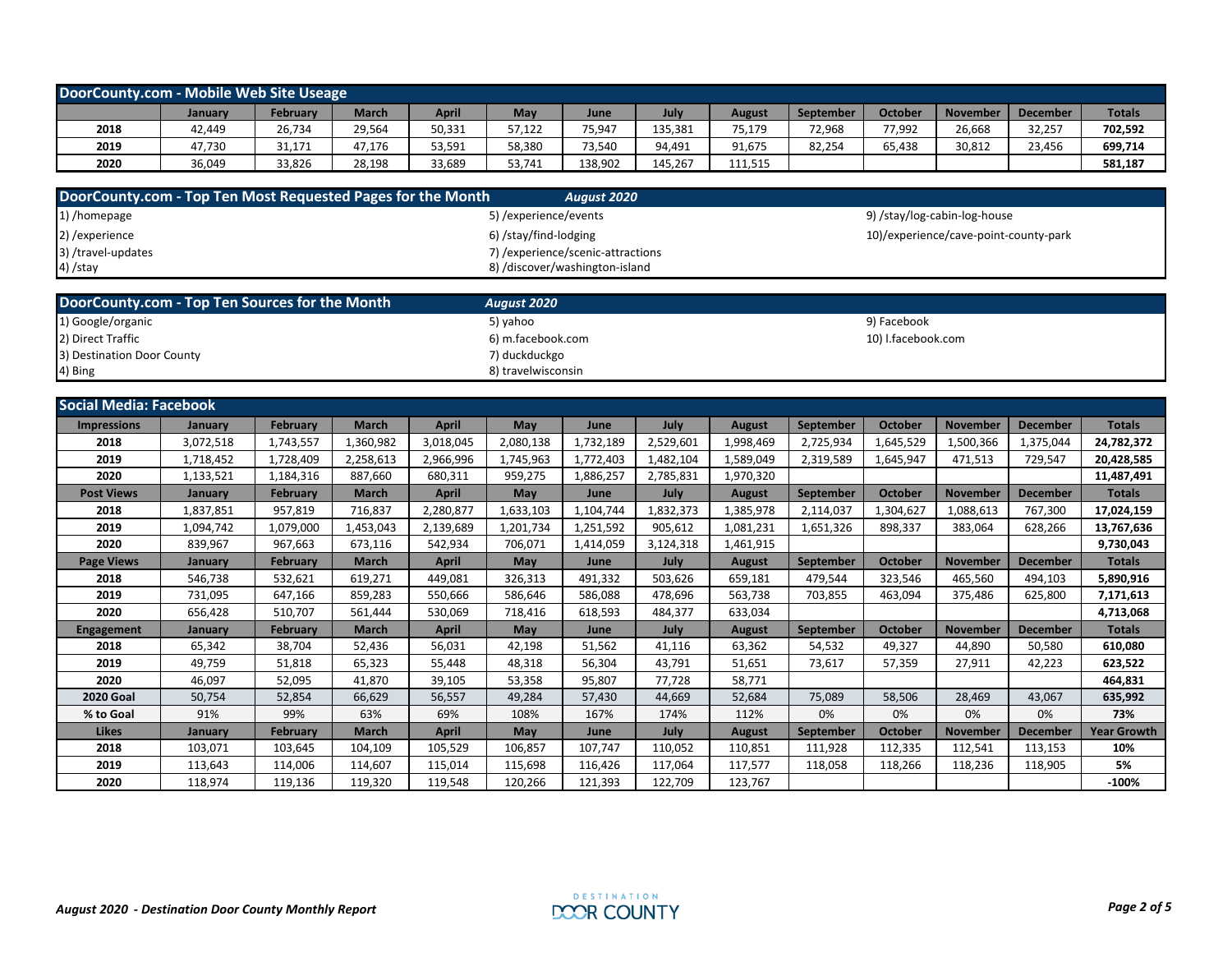| Social Media: Instagram |         |                 |              |        |        |        |        |               |           |         |                 |                 |                    |
|-------------------------|---------|-----------------|--------------|--------|--------|--------|--------|---------------|-----------|---------|-----------------|-----------------|--------------------|
| <b>Followers</b>        | January | <b>February</b> | <b>March</b> | April  | May    | June   | July   | August        | September | October | <b>November</b> | <b>Decembe</b>  | <b>Year Growth</b> |
| 2018                    | 28,530  | 29,300          | 29,800       | 30,900 | 31,738 | 32,601 | 34,018 | 35,115        | 36,713    | 38,434  | 39,234          | 39,874          | 46%                |
| 2019                    | 41,489  | 42,444          | 43,816       | 46,615 | 46,602 | 47,731 | 49,306 | 50,480        | 51,441    | 52,403  | 53,209          | 53,624          | 29%                |
| 2020                    | 54,479  | 55,186          | 55,898       | 56,489 | 57,204 | 58,825 | 60,466 | 62,118        |           |         |                 |                 |                    |
| <b>Comment Likes</b>    | January | <b>February</b> | <b>March</b> | April  | May    | June   | July   | <b>August</b> | September | October | <b>November</b> | <b>December</b> | <b>Total</b>       |
| 2018                    | 45,098  | 42,117          | 29,993       | 27,800 | 35,035 | 26,126 | 26,908 | 39,006        | 45,371    | 65,311  | 60,469          | 42,461          | 485,695            |
| 2019                    | 68,928  | 55,396          | 54,769       | 47,200 | 51,007 | 43,701 | 39,622 | 35,582        | 35,973    | 44,906  | 31,525          | 37,223          | 545,832            |
| 2020                    | 45,751  | 27,673          | 24,380       | 17,951 | 20,015 | 47,727 | 45,942 | 37,795        |           |         |                 |                 | 267,234            |
| <b>2020 Goal</b>        | 70,306  | 56,504          | 55,864       | 48,144 | 52,027 | 44,575 | 40,414 | 36,294        | 36,692    | 45,804  | 32,156          | 37,968          | 556,748            |
| % to Goal               | 65%     | 49%             | 44%          | 37%    | 38%    | 107%   | 114%   | 104%          | 0%        | 0%      | 0%              | 0%              | 48%                |

| <b>Social Media: Twitter</b> |         |                 |              |              |        |        |        |               |           |         |                 |                 |                    |
|------------------------------|---------|-----------------|--------------|--------------|--------|--------|--------|---------------|-----------|---------|-----------------|-----------------|--------------------|
| <b>Followers</b>             | January | February        | <b>March</b> | <b>April</b> | May    | June   | July   | <b>August</b> | September | October | <b>November</b> | December        | <b>Year Growth</b> |
| 2018                         | 6,114   | 6,178           | 6,225        | 6,271        | 6,315  | 6,378  | 6,418  | 6,394         | 6,423     | 6,459   | 6,470           | 6,497           | 6.26%              |
| 2019                         | 6,505   | 6,529           | 6,587        | 6,615        | 6,649  | 6,708  | 6,777  | 6,823         | 6,852     | 6,892   | 6,911           | 6,917           | 6.33%              |
| 2020                         | 6,948   | 6,968           | 6,982        | 7,042        | 7,098  | 7,147  | 7,190  | 7,212         |           |         |                 |                 |                    |
| <b>Impressions</b>           | January | <b>February</b> | <b>March</b> | <b>April</b> | May    | June   | July   | <b>August</b> | September | October | <b>November</b> | <b>December</b> | <b>Totals</b>      |
| 2018                         | 40,100  | 36,800          | 20,300       | 22,100       | 13,900 | 33,000 | 28,300 | 20,300        | 32,200    | 30,100  | 15,900          | 17,900          | 310,900            |
| 2019                         | 41,303  | 64,700          | 51,200       | 47,200       | 39,900 | 48,700 | 50,200 | 42,500        | 58,100    | 35,400  | 49,000          | 30,400          | 558,603            |
| 2020                         | 37,600  | 45,500          | 23,900       | 33,300       | 42,300 | 24,600 | 19,800 | 27,800        |           |         |                 |                 | 254,800            |
| <b>2020 Goal</b>             | 42,129  | 65,994          | 52,224       | 48,144       | 40,698 | 49,674 | 51,204 | 43,350        | 59,262    | 36,108  | 49,980          | 31,008          | 569,775            |
| % to Goal                    | 89%     | 69%             | 46%          | 69%          | 104%   | 50%    | 39%    | 64%           | 0%        | 0%      | 0%              | 0%              | 45%                |

| <b>Pay-Per-Click Results</b> |         |          |              |        |        |        |        |               |           |                |                  |                 |               |
|------------------------------|---------|----------|--------------|--------|--------|--------|--------|---------------|-----------|----------------|------------------|-----------------|---------------|
|                              | January | February | <b>March</b> | April  | May    | June   | July   | <b>August</b> | September | <b>October</b> | <b>November</b>  | <b>December</b> | <b>Totals</b> |
| 2018                         | 2,988   | 2,652    | 3,614        | 4,174  | 5,418  | 5,418  | 5,696  | 5,311         | 4,553     | 3,723          | 4524             | 9442            | 57,513        |
| 2019                         | 7,554   | 7,080    | 11,305       | 10,866 | 12,797 | 16,264 | 19,465 | 20,134        | 16,874    | 14,272         | $^{\prime}$ .140 | 5,503           | 149,254       |
| 2020                         | 5,686   | 5,592    | 7,346        | 5,887  | 11,291 | 21,498 | 24,425 | 20,390        |           |                |                  |                 | 102.115       |

| Door County E-Newsletter - Number of E-Mail Subscribers |         |                 |              |              |            |         |         |         |           |         |                 |                 |                    |
|---------------------------------------------------------|---------|-----------------|--------------|--------------|------------|---------|---------|---------|-----------|---------|-----------------|-----------------|--------------------|
|                                                         | January | <b>February</b> | <b>March</b> | <b>April</b> | <b>May</b> | June    | July    | August  | September | October | <b>November</b> | <b>December</b> | <b>Year Growth</b> |
| 2018                                                    | 217.799 | 217.426         | 219.282      | 219.506      | 223.269    | 225,545 | 226.277 | 229.000 | 226.614   | 229.332 | 234.265         | 236.007         | 8%                 |
| 2019                                                    | 234.402 | 235,885         | 237,388      | 234,602      | 230,667    | 231,672 | 233.441 | 234,294 | 235,297   | 235,313 | 236,229         | 237.757         | 1%                 |
| 2020                                                    | 233,019 | 233,445         | 236,304      | 235,498      | 234,583    | 233,455 | 233,614 | 233,558 |           |         |                 |                 |                    |

| <b>Door County E-Newsletter - Open Rates</b> |         |          |              |        |        |        |        |        |                  |         |                 |                 |         |
|----------------------------------------------|---------|----------|--------------|--------|--------|--------|--------|--------|------------------|---------|-----------------|-----------------|---------|
|                                              | January | Februarv | <b>March</b> | April  | Mav    | June   | July   | August | <b>September</b> | October | <b>November</b> | <b>December</b> | Average |
| 2018                                         | 20.73%  | 18.86%   | 20.03%       | 24.67% | 21.24% | 23.08% | 25.26% | 24.00% | 26.91%           | 20.71%  | 18.83%          | 17.22%          | 21.80%  |
| 2019                                         | 19.06%  | 22.14%   | 21.20%       | 22.52% | 23.26% | 23.87% | 26.49% | 26.51% | 23.44%           | 17.94%  | 22.76%          | 7.78%           | 22.25%  |
| 2020                                         | 22.89%  | 22.70%   | 28.68%       | 24.37% | 33.08% | 38.48% | 37.10% | 31.96% |                  |         |                 |                 |         |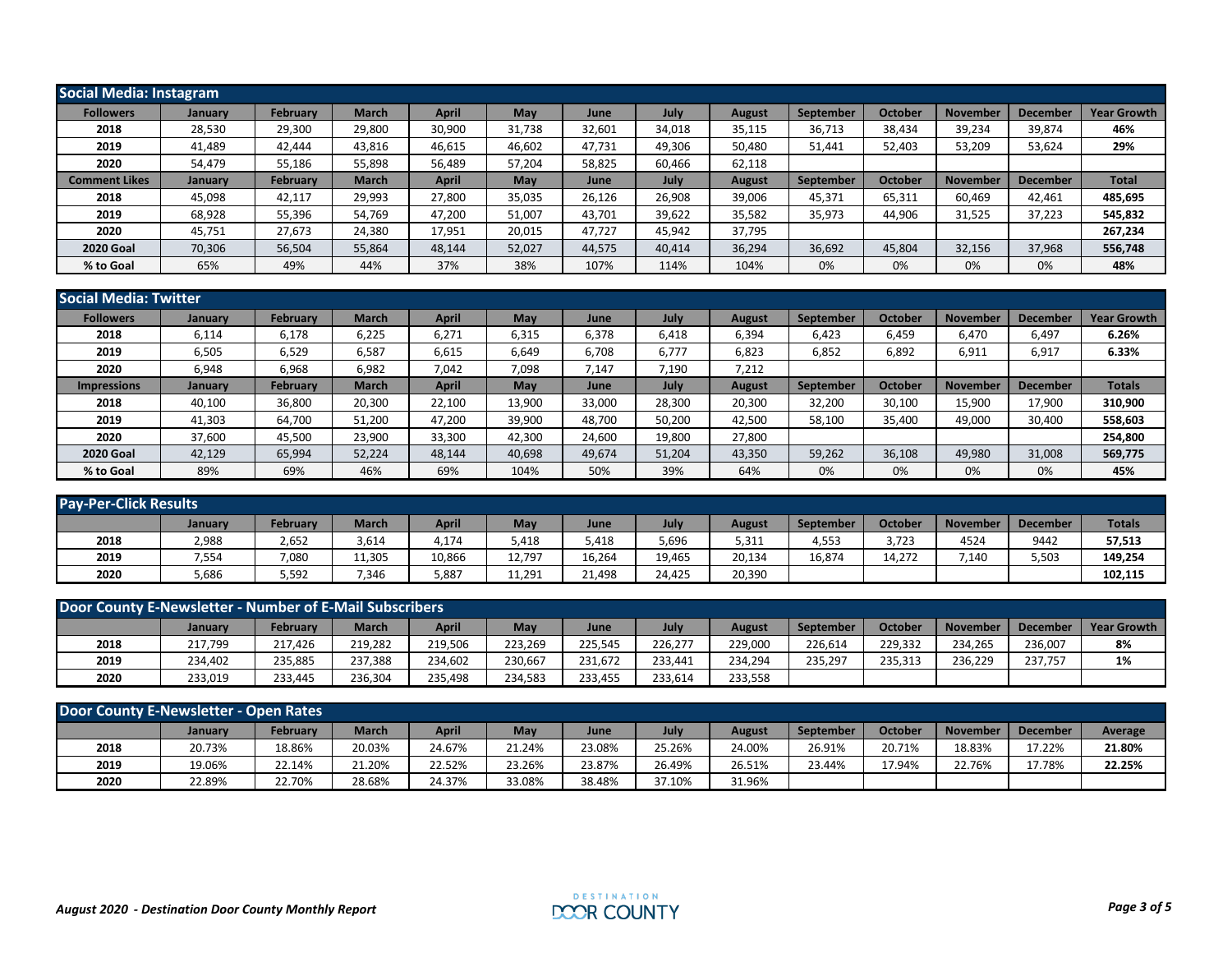| Door County E-Newsletter - Click Thru's |         |                 |              |              |       |       |       |        |                  |         |          |                 |         |
|-----------------------------------------|---------|-----------------|--------------|--------------|-------|-------|-------|--------|------------------|---------|----------|-----------------|---------|
|                                         | January | <b>February</b> | <b>March</b> | <b>April</b> | May   | June  | July  | August | <b>September</b> | October | November | <b>December</b> | Average |
| 2018                                    | 2.42%   | 1.45%           | 2.07%        | 4.67%        | 3.11% | 3.69% | 4.54% | 4.25%  | 5.03%            | 2.91%   | 2.38%    | 1.40%           | 2.96%   |
| 2019                                    | 2.66%   | 3.60%           | 3.29%        | 2.76%        | 3.66% | 2.74% | 4.31% | 4.49%  | 5.57%            | 3.09%   | 2.78%    | 1.56%           | 3.37%   |
| 2020                                    | 2.19%   | 2.31%           | 3.58%        | 1.15%        | 3.86% | 6.53% | 5.31% | 4.76%  |                  |         |          |                 |         |

| <b>Advertising - Gross Impressions</b> |           |                 |              |            |            |            |           |            |            |           |                 |                 |              |
|----------------------------------------|-----------|-----------------|--------------|------------|------------|------------|-----------|------------|------------|-----------|-----------------|-----------------|--------------|
|                                        | January   | <b>February</b> | <b>March</b> | April      | May        | June       | July      | August     | September  | October   | <b>November</b> | <b>December</b> | <b>Total</b> |
| 2018                                   | 1,544,151 | 845.954         | 309,135      | 1,518,385  | 10,069,500 | 10.964.047 | 6,575,311 | 3,395,955  | 51,220,912 | 9.360.457 | L.014.882       | 289.550         | 107.108.239  |
| 2019                                   | 746,596   | 804,685         | 3,797,293    | 19,926,019 | 24.361.571 | 4.439.997  | 3,254,874 | 14.679.101 | 31.134.255 | 3.284.761 | 253.909         | 241.105         | 106.924.166  |
| 2020                                   | 3.441.763 | 772,865         | 4,487,926    | 188,207    | 209,265    | 37.400.583 | 3,788,621 | 1,883,580  |            |           |                 |                 | 52,172,810   |

| <b>Advertising - Media Placed 2020</b> |          |          |              |         |            |           |          |          |           |                |                 |                 |              |
|----------------------------------------|----------|----------|--------------|---------|------------|-----------|----------|----------|-----------|----------------|-----------------|-----------------|--------------|
|                                        | January  | rebruary | <b>March</b> | April   | <b>May</b> | June      | July     | August   | September | <b>October</b> | <b>November</b> | <b>December</b> | <b>Total</b> |
| <b>Total Paid</b>                      | \$41,035 | \$10,716 | \$33,827     | \$6,304 | \$553      | \$247,815 | \$29,140 | \$13,200 |           |                |                 |                 | \$382,590    |
| <b>Co-Op Dollars</b>                   | \$2,852  | \$2,652  | \$4,152      | \$4,004 | \$2,825    | \$9,282   | \$10,334 | \$6,502  | \$4,575   | \$3,900        |                 |                 | \$51,078     |

| <b>Online Video Views</b> (includes DDC video content on YouTube, Facebook, Vimeo, etc) |         |          |              |         |         |         |         |         |           |         |          |                 |               |
|-----------------------------------------------------------------------------------------|---------|----------|--------------|---------|---------|---------|---------|---------|-----------|---------|----------|-----------------|---------------|
|                                                                                         | January | Februarv | <b>March</b> | April   | May     | June    | July    | August  | September | October | November | <b>December</b> | <b>Totals</b> |
| 2018                                                                                    | 209,008 | 64,757   | 115.746      | 149.384 | 163.922 | 179,972 | 213.921 | 232,556 | 154.293   | 74,836  | 42.085   | 109,328         | L,709,808     |
| 2019                                                                                    | 187,976 | 154,620  | 405,237      | 156,856 | L45,688 | 175,083 | 90,004  | 55,746  | 15,894    | 21,755  | 21,220   | 34,622          | 1,464,701     |
| 2020                                                                                    | 42,795  | 22,173   | 66,611       | 97,340  | 178,820 | 122,356 | 127,653 | 186,474 |           |         |          |                 | 844,222       |

| <b>Media Marketing Program - Impressions</b> |            |                 |              |              |            |            |            |               |                  |             |            |                 |               |
|----------------------------------------------|------------|-----------------|--------------|--------------|------------|------------|------------|---------------|------------------|-------------|------------|-----------------|---------------|
|                                              | January    | <b>February</b> | <b>March</b> | <b>April</b> | May        | June       | July       | <b>August</b> | <b>September</b> | October     | November   | <b>December</b> | <b>Totals</b> |
| 2018                                         | 28,732,589 | 1,167,205       | 11,962,094   | 2,748,491    | 24,027,022 | 5,410,708  | 58,217,837 | 6,349,408     | 44,136,913       | 103.292.833 | 83,323,220 | 136,947         | 369,505,267   |
| 2019                                         | 99,963,410 | 62,423,890      | 30,432,627   | 13,209,923   | 6,647,728  | 7,063,714  | 97,886,602 | 10,801,279    | 17,799,696       | 33,722,879  | 974.989    | 775,434         | 381,702,171   |
| 2020                                         | 30,513,557 | 13,674,701      | 39,059,827   | 12,633,384   | 8,819,887  | 22,310,420 | 55,637,847 | 27.823.582    |                  |             |            |                 | 210.473.205   |
| <b>2020 Goal</b>                             | 34,154,920 | 18,294,226      | 32,195,569   | 28,337,600   | 24,106,037 | 14,722,305 | 44,935,449 | 25,410,165    | 19,296,005       | 47,671,721  | 26,747,339 | 33,809,016      | 349,680,354   |
| % to Goal                                    | 89%        | 75%             | 121%         | 45%          | 37%        | 152%       | 124%       | 109%          | 0%               | 0%          | 0%         | 0%              | 60%           |

| <b>Media Marketing Program - Visiting Journalists</b> |         |                 |              |              |            |      |      |               |                       |         |          |                 |               |
|-------------------------------------------------------|---------|-----------------|--------------|--------------|------------|------|------|---------------|-----------------------|---------|----------|-----------------|---------------|
|                                                       | January | <b>February</b> | <b>March</b> | <b>April</b> | <b>May</b> | June | July | <b>August</b> | September             | October | November | <b>December</b> | <b>Totals</b> |
| 2018                                                  |         |                 |              |              | 13         | 15   |      | 14            |                       | 10      |          |                 | 70            |
| 2019                                                  |         |                 |              |              |            | 22   |      | 18            | $\overline{ }$<br>. . |         |          | ᆠ               | רד<br>74      |
| 2020                                                  |         |                 |              |              |            |      |      | ᆠ             |                       |         |          |                 | 29            |
| <b>2020 Goal</b>                                      |         |                 |              |              |            |      |      | 14            | 1 <sup>2</sup><br>ŦΣ  |         |          |                 | 60            |
| % to Goal                                             |         | 113%            |              |              |            |      | 133% | 86%           | 0%                    |         |          | 0%              | 48%           |

| <b>Media Marketing Program - Ad Value Equivalency (AVE)</b> |           |           |              |           |           |           |           |           |                  |           |                 |                 |               |
|-------------------------------------------------------------|-----------|-----------|--------------|-----------|-----------|-----------|-----------|-----------|------------------|-----------|-----------------|-----------------|---------------|
|                                                             | January   | Februarv  | <b>March</b> | April     | May       | June      | July      | August    | <b>September</b> | October   | <b>November</b> | <b>December</b> | <b>Totals</b> |
| 2018                                                        | \$551,054 | \$22,137  | \$92,975     | \$230,303 | \$9,231   | \$134,446 | \$278,766 | \$452,932 | \$400,343        | \$652,367 | \$658,310       | \$21,450        | \$3,504,314   |
| 2019                                                        | \$373,010 | \$172,097 | \$61,967     | \$711,055 | \$128,671 | \$295,606 | \$232,542 | \$70,927  | \$133,197        | \$234,993 | \$182,681       | \$86,097        | \$2,682,843   |
| 2020                                                        | \$344,671 | \$32,504  | \$194,664    | \$15,793  | \$108,659 | \$128,813 | \$366,942 | \$729,757 |                  |           |                 |                 | \$1,921,803   |